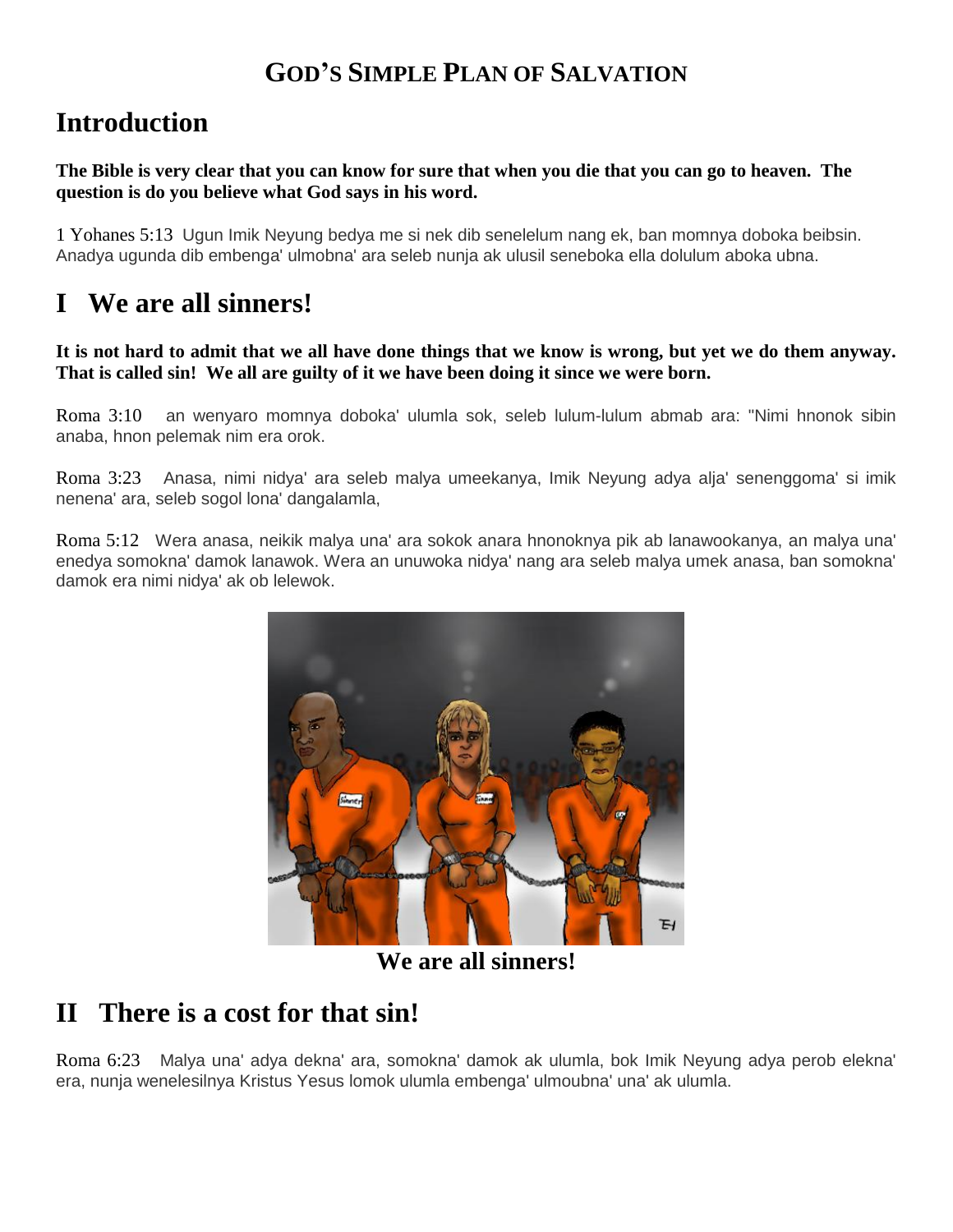Revelation 21:8 "But the fearful, and unbelieving, and the abominable, and murderers, and whoremongers, and sorcerers, and idolaters, and all liars, shall have their part in the lake which burneth with fire and brimstone: which is the second death."

Revelation 20:12-15

12 And I saw the dead, small and great, stand before God; and the books were opened: and another book was opened, which is the book of life: and the dead were judged out of those things which were written in the books, according to their works.

13 And the sea gave up the dead which were in it; and death and hell delivered up the dead which were in them: and they were judged every man according to their works.

14 And death and hell were cast into the lake of fire. This is the second death.

15 And whosoever was not found written in the book of life was cast into the lake of fire.

# **III Christ died for our sins.**

Roma 5:6 Wera anasa, nunda anam hmeng ulusuk salek, Imik Neyung adya ban salek enyek senemoka' sunuwoka, Kristus ara nunda wona' dangamoub nang emba seleb somogosuk.

Roma 5:8 Anaso bok, nunda anam malya una' bo ulumoub salek, Kristus ara nusamba seleb somogok pik uboka, Imik Neyung adya alja yadyek ulusila' laga dangalamla' ara an.

Roma 14:9 Wera nenesa leboka, Kristus ara seleb somogoka embenga' subuk. An unuwoknya nera, alda somoklemak nang ab, or embenga' ulumak nang ab, siksamba wenesinya dounun aboka unuwok.

Roma 6:23 Malya una' adya dekna' ara, somokna' damok ak ulumla, bok Imik Neyung adya perob elekna' era, nunja wenelesilnya Kristus Yesus lomok ulumla embenga' ulmoubna' una' ak ulumla.



**Christ died for sinners!**

# **IV Salvation is a free gift, not by good works. You must take God's word for it, and trust Jesus alone!**

Salvation is trusting and receiving Jesus Christ as your Savior. It's trusting in the fact that Jesus Christ died on the cross of Calvary to pay for your sins! It's realizing there is absolutely nothing whatsoever you can do to save yourself and *completely* trusting in Jesus Christ to save you! It's not any church that saves. It's not any baptism,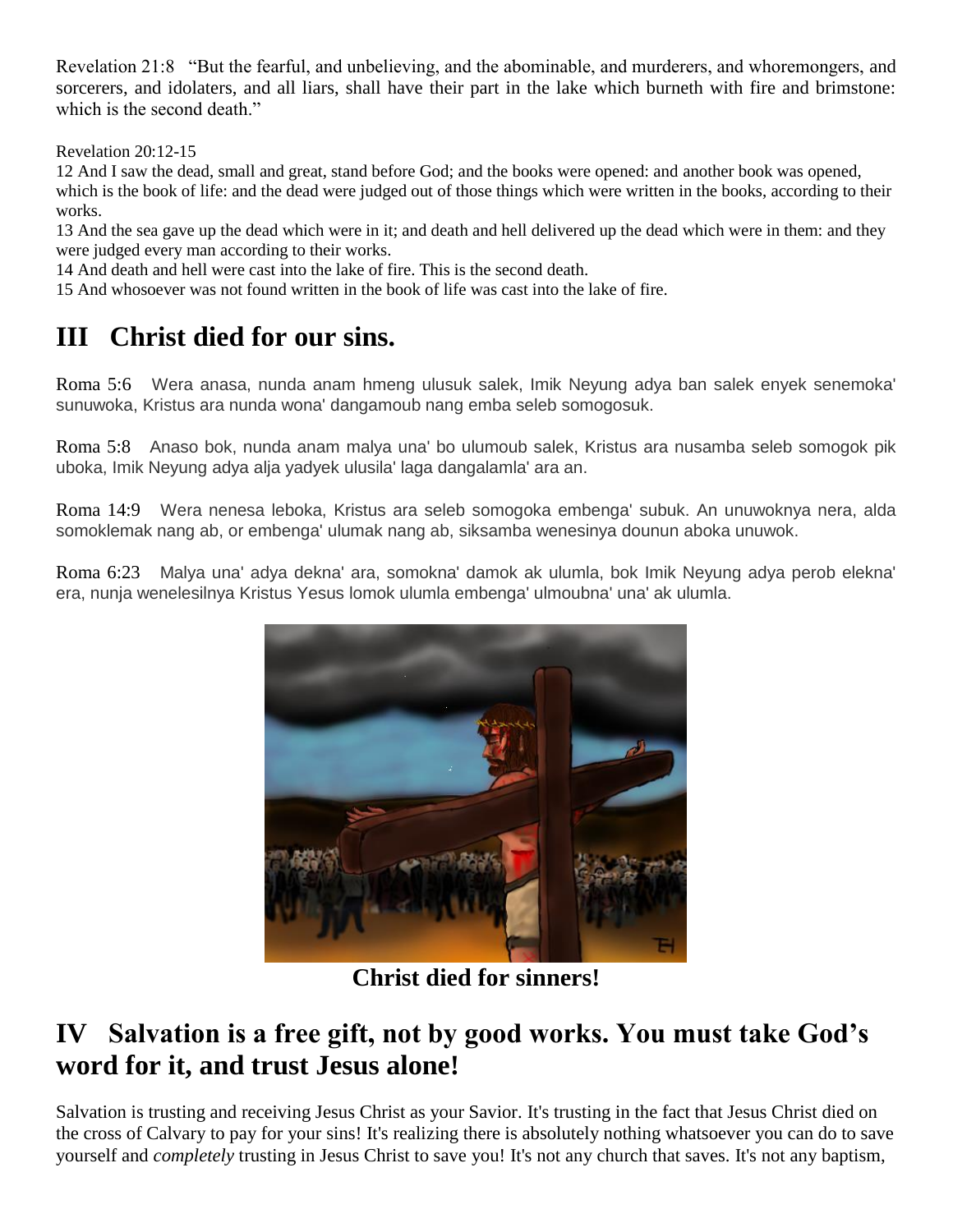not good works, not sacraments, not repenting, not praying through, not living a good life — IT'S NOT ANYTHING YOU CAN DO!

Rasul 4:12 Anasa, sokok anyagan ara, yok si nedya hnon embenga' blebsulul aboka Imik Neyung adya nim ek lebnenggusuk. Yesus si adya ok nimi blebnesil aboka lesuk, " amok.

Epesus 2:8-9 Imik Neyung ara ugunuk wana' uboka eleksina' anasa leboka, ugunda Yesus ak dib senewoka dobluma' adya, ugunuk dib blebsuk. An blebsuka' ara, ugunja ununa' edya dobnenggublum. Anara Imik Neyung adya ok elek loboka blebsuk. Anaso ubsuk bok dara, nimi hnon ara nabiyok dobsa aboka nonggo henggunumso.

Titus 3:5 Alda nuk blebsuka' ara, nunja alak peroba' ak unumouba amba blebnenggubsuk bok, alda alja men nuk angoo yadyek senewoka arasina' adya ok blebsuk. Imik Neyung Geisinya adya dib embenga' damok ab, penya beilina' ab dara, nuk elegoka mek elegosuka' adya blebsuk.



### **V We must put our faith and trust in Christ in order to be saved.**

Roma 4:24 Bok numbabya, nunja' wenelesilnya Yesus ara somokna' nang gangganek ab subuka bukiyiwoknya alak aldib senelemab anasa, wera nuk anaba Imik Neyung ara peroba' geblesil. Anasa ban yub era nusamba hnon momnya dobok.

Roma 10:9-10, 13 Anasa ugunda ugunja si bama' adya Yesus ara wenelesinya bek ulumla aboka laga lelemumukanya, ugunja ganya ara alda Imik Neyung adya somokna' nang gangganek ab seleb subuka embenga' bukuyiwok dib senelemun dara, ugunda eimik era blebnesil. Dara nimi ganya anedya aldib senelemak dara, peroba' nenelesil. Anya sibama' adya laga lelemak dara, bleblesil. Anasa heknedya Wenelesilnya si siboka youblenya bera, eimik era blebnamla.